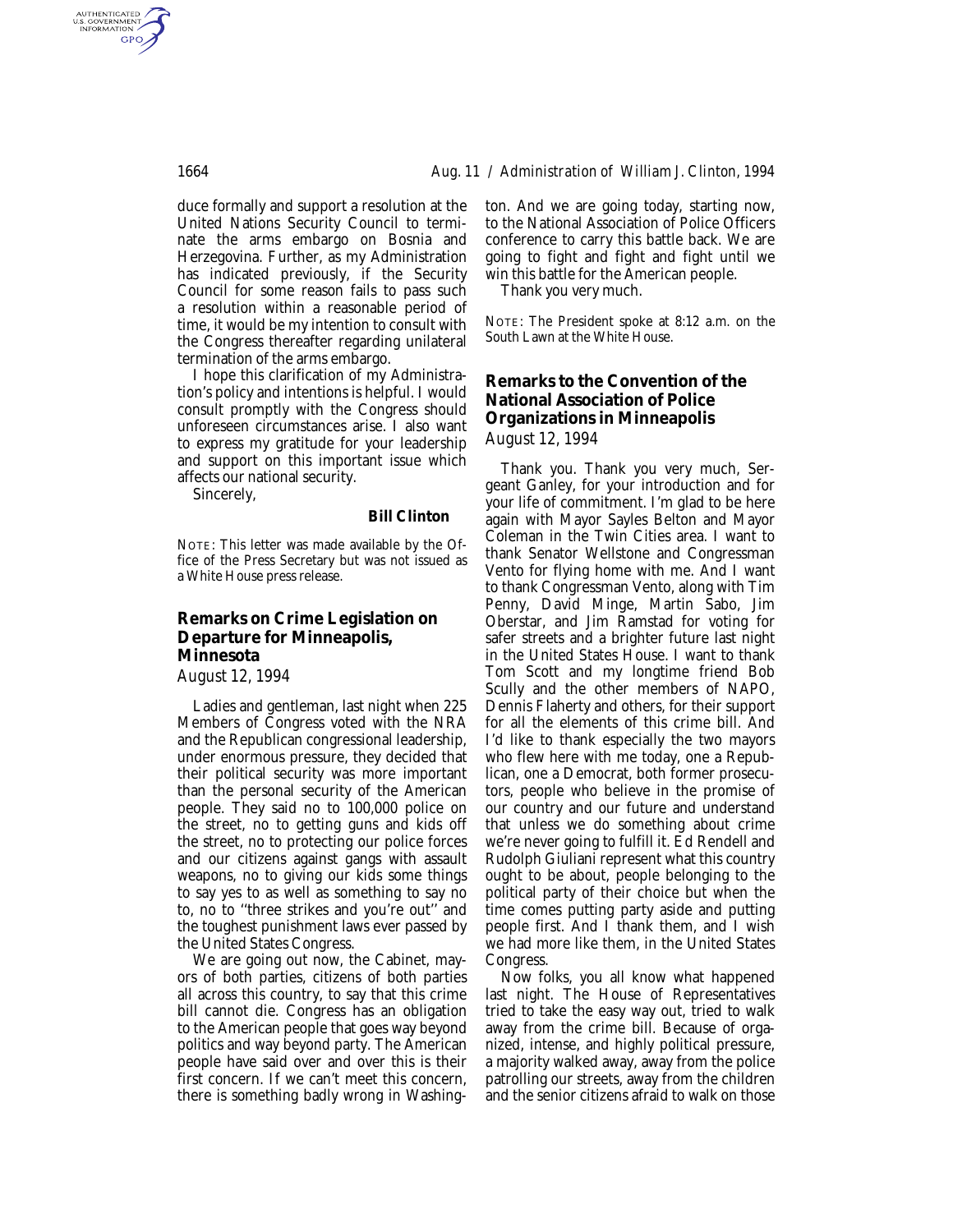streets, away from all the hard-working middle class Americans who were not organized into any group but who had told us over and over again that crime is their first concern and pleaded with us to do something about it.

The people of Minneapolis know that taking the easy way out is no longer an option. Two years ago next month, Officer Jerry Haaf was shot in the back in a restaurant by gang members. Today his wife, Marilyn, their two children, and their two grandchildren and one son-in-law came to be with me and to meet with me. I'd like to ask them to stand up and be recognized. [*Applause*] Their husband, father, grandfather gave everything he had to the Minneapolis police force for 30 years, and he and his family deserve better than what they got from the House of Representatives last night.

You know, we had a wonderful visit in there. It never occurred to me or to Mayor Giuliani or to Mayor Rendell or to Congressman Vento or Senator Wellstone, who were in there visiting with his family, to ask them whether they were Republicans or Democrats or independents. I don't have a clue. And I don't care. They're entitled to better than they got from the House of Representatives last night.

Every day, the police of this country, including those in this wonderful national organization who are convening here, put on uniforms and badges and walk on streets, into problems, risking their lives to serve people they're sworn to protect. They don't run from their responsibilities. They don't hide behind tricks. And they don't walk away from their folks. If they did, think what would happen to the United States.

That's why the walk-away last night in Congress is so disturbing. The first responsibility of government is law and order. Without that, freedom can never really be fully alive. Without that, people can never really pursue the American dream.

The police here know that. That's what their lives are all about. Most ordinary Americans, without regard to their party, know that deep down in their bones. Last night we had a vote on democracy's most fundamental responsibility, and law and order lost, 210 to 225.

Two hundred and twenty-five Members of the Congress participated in a procedural trick orchestrated by the National Rifle Association and intensely promoted by the Republican congressional leadership, a trick designed with one thing in mind, to put the protection of partisan and special interests over the protection of ordinary Americans and still leave what Mr. Scotto called the Jackie Mason trick: ''Well, I would have voted for it if only it had been there for me to vote on.''

It's the same old Washington game: Just stick it to ordinary Americans because special interests can keep you in Congress forever, and special interests can beat you because they're organized and they have money and they can confuse God-fearing, hard-working, ordinary Americans.

Well, goodness knows, I've seen a lot of that in my time, as your President and even before. But the time has come for those of you to say that the only way for Congress to make their seats safe is to make the rest of America safer.

When I ran for this office and when I went to Washington, I had dreams that many said were naive. I really dreamed that we could govern in Washington the way most mayors and Governors do, that somehow we would be able to go beyond the labels that colored our view of the past, beyond Republican and Democrat and liberal and conservative and whether you were for punishment and prevention in this case.

Those old left-right deals, they make great headlines, but they often don't do anything to solve people's problems. They're great in 30-second ads, throwing those rhetorical bombs over the wall at your opponent, but they don't keep any kids alive or help any families to get through the day. And we're in a whole new era in which everything in the world is changing, and we cannot afford to be bound by the categories of the past.

The thing I like so much about this crime bill—Mayor Giuliani's right, if he sat down alone and wrote it, it wouldn't be just like it is. If I sat down alone and wrote it, it wouldn't be just like it is. But the thing that's so good about it is that it rejects all those false choices that the politics of the past always tries to impose on ordinary people in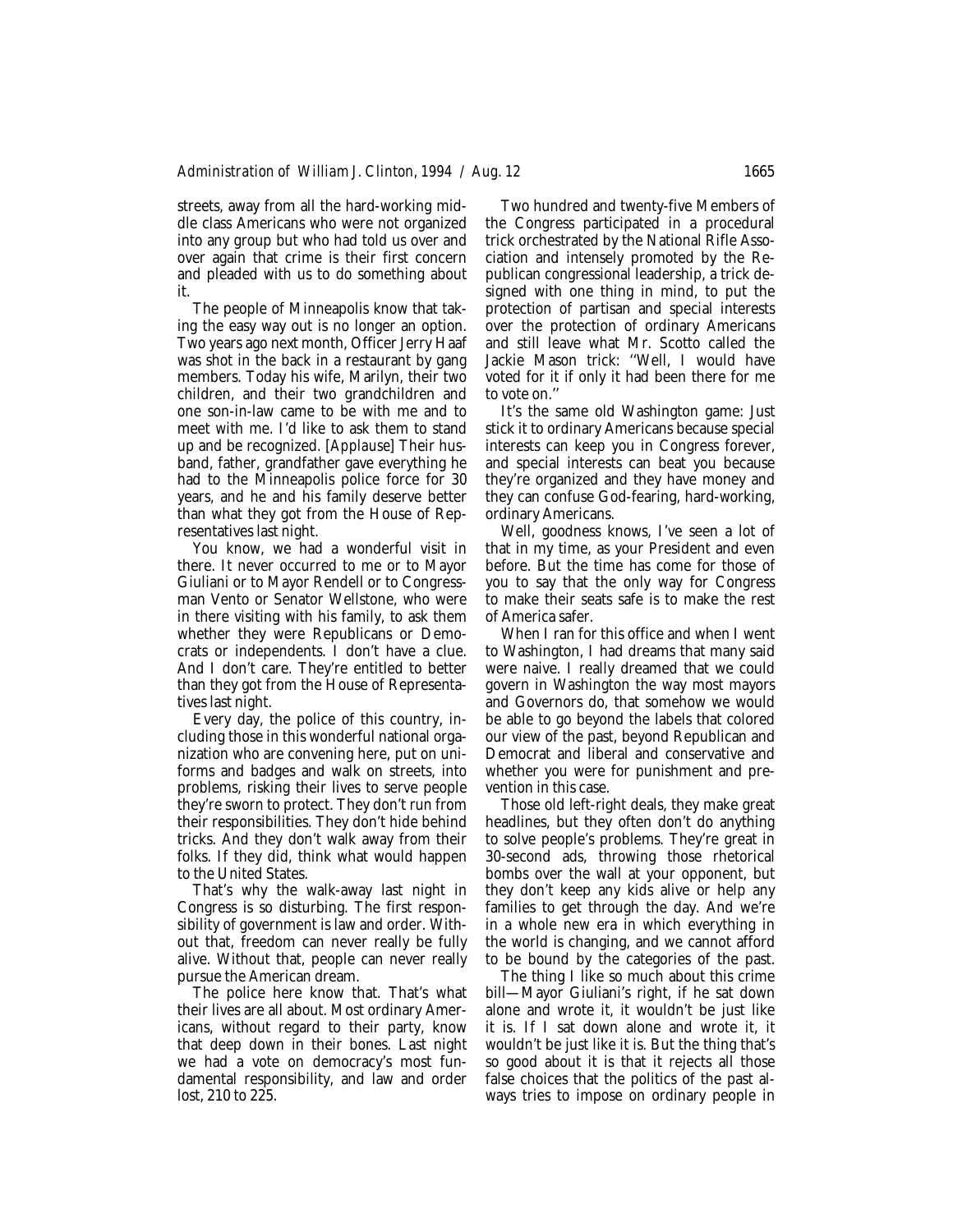our complicated lives. It says, no more false choices; let's do what common sense dictates. And the reason it does is that this bill was largely the handiwork of people in law enforcement. We never had a bill before that was endorsed by every major law enforcement group in the entire United States. So it puts 100,000 police on the street. It says ''three strikes and you're out'' is the law of the land and makes available more funds for prisons to house serious offenders. It bans handgun ownership for juveniles and bans assault weapons that gangs and thugs use to outgun the police. But it also protects 650 specifically named hunting and sporting weapons, something the American people too often are not told. It imposes tougher penalties for violent crimes, all right. There is a death penalty for killing an officer of the law in the line of duty. But it also has the prevention funds in there. You heard these people in law enforcement talking about it. It makes my blood boil when I hear people talking about pork. Because you see, I have seen the eyes of schoolchildren after the D.A.R.E. officer has talked to them.

I remember when the D.A.R.E. program came into my child's elementary school and how it affected the way she looked at the whole issue of drugs and her personal responsibility and how it affected all those kids who never had a daddy at home to say this is right or this is wrong, who didn't have a job in the home to say, this is the future you can have.

Who are we trying to kid with all of this rhetoric? Talk to people like us, who have been to the funerals of police officers gunned down in the line of duty, and I dare you to find one person who knows anything about this who's not for tougher punishment and more prevention.

Just imagine what would be happening in America today if Congress had yesterday voted to take 100,000 police officers off of the street, to put 19 more kinds of assault weapons on the street, to get rid of prison space for 100,000 criminals. Well, that's what they did: no to 100,000 police, no to the juvenile ownership of handguns ban, no to the assault weapons ban, no to ''three strikes and you're out,'' no to the prisons, no to the prevention.

You know, this is the kind of political mess Congress has been caught in over this crime bill for 6 years. Before I ever showed up, under two previous Presidents' politics, everybody talked about crime, nothing ever got done for 6 years. The average violent criminal only stays in prison 4 years. We let a whole generation go by with nothing getting done.

Now last night, we gave the Congress a chance, a chance to put people ahead of politics, to go with police and punishment and prevention. And until last night, I really thought they would. Until last night, this crime bill was a bipartisan effort to the core.

The first time the bill came up in the House of Representatives, the assault weapons ban wasn't in it, but there was even more prevention money in it, and 65 Republicans voted for the crime bill last April with the prevention money they now attack in the bill.

In May, 38 Republicans voted for the assault weapons ban with the 650 hunting and sporting weapons protected. But when the crime bill came back to the House, it had even more police, more prisons, tougher penalties, and the assault weapons ban they had already adopted.

Then, instead of 65 Republicans, or even 38, only 11 brave Republicans, including Jim Ramstad from Minnesota, stood up and did the right thing. The rest, including 19 Republicans who voted for everything in this bill and more than 50 who voted for the prevention programs they now attack, walked away and turned it into a partisan issue.

Yes, they were joined in voting no by some Democrats, a handful of whom were, on grounds of conscience, opposed to the death penalty, most of whom came from places like my home. They come from small-town, rural America where hunting is important, where the crime rates tend to be lower, where the NRA is very successful; it's scaring people with misinformation.

But you know something, there were a lot of Democrats who voted against the assault weapons ban who came back and voted for the crime bill last night. There were some Democrats who were deeply opposed to capital punishment, and they still voted for the crime bill last night because they put the safety of the people of this country first.